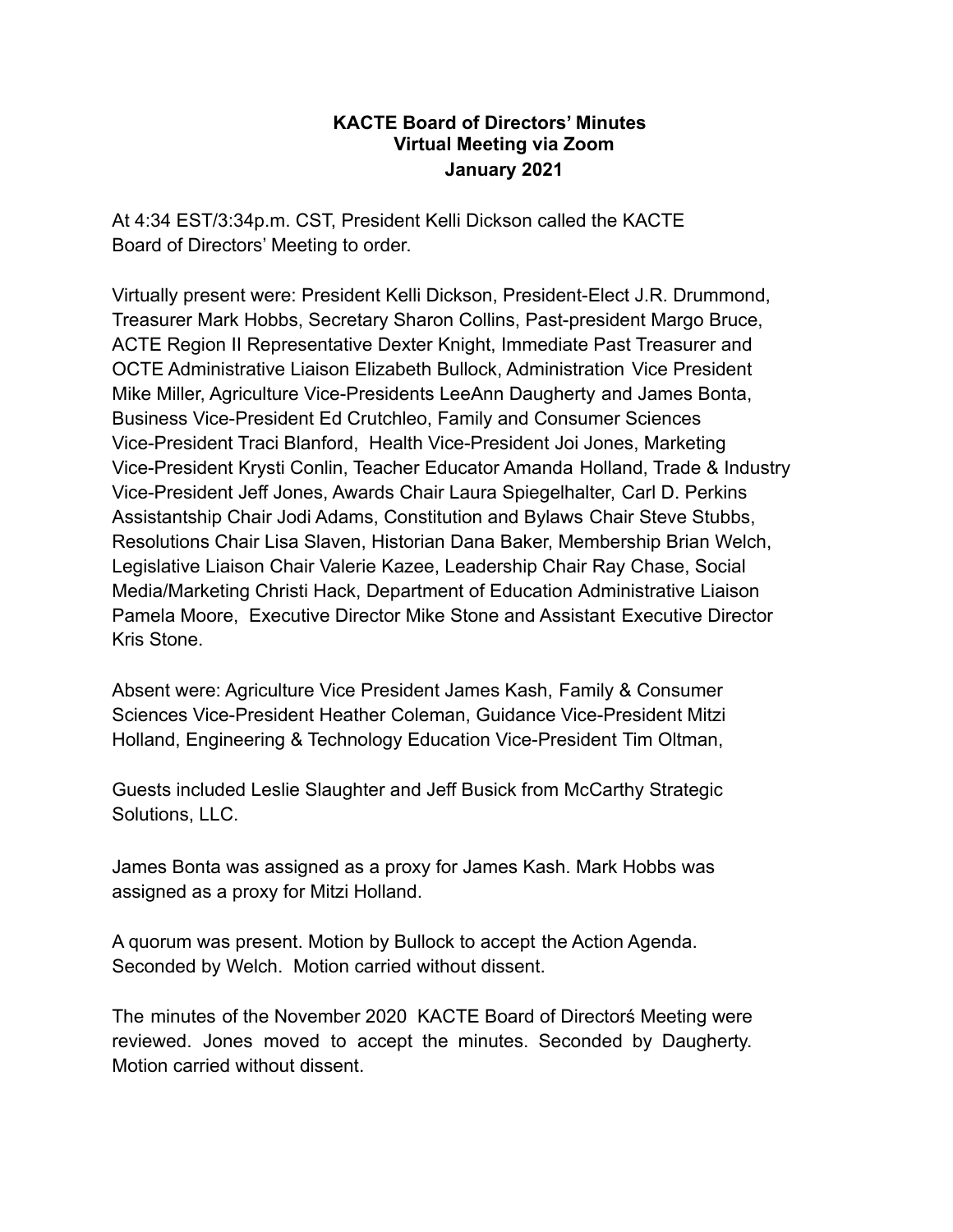President Kelli Dickson thanked everyone for their attendance and patience during this time.

## **Action Agenda**

**Advocacy:** Jeff Busick reported that the legislature is in short session, but they did extend their time. They passed a continuation budget. The government used CARES money. There was 1.2 billion in the fund. They adjourned, but will come back Feb. 2, 2021. The budget negotiations will start the week of Jan 26, 2021. They want to finalize this by mid-February. Bills are not signed by committee now. The hope to limit the scope of the session. Two other bills filed were Senate Bill 101 by Senator Higdon. He is addressing the issue of funding for CTE programs. Bart Rowland has asked for recommendations. The other bill is the teacher retirement bill by Massey regarding new teacher hires. Busick feels the White Paper is the appropriate document needed for Rep. Rowland to pursue more funding for CTE. Knight and Slaughter shared remarks in appreciation to those who contributed and developed the CTE white paper. Busick will seek advice in distributing the CTE white paper to the appropriate individuals.

Dickson shared concern about the End of Program Assessments and offering to seniors only this year. Kylie Whitaker from KDE has shared a response in the Board Study Package. Pam Moore expressed there may be a time to revisit due to the continuous changes during the pandemic. Testing isn't up to the individual districts. The decision is made by the state and then disseminated to the DACs. There will be a larger volume of testing in a 5-week period of time. Security is also a concern due to the schools meeting virtually, hybrid and small groups. There have been no waivers at the state or federal levels at this time.

**Membership:** Brian Welch reported that membership is at 528 with 800 plus being lapsed members. There were 483 people that participated in the KACTE survey. Half of those who participated are not members of KACTE. The cost of joining was the top reason for not joining KACTE. It was also indicated there were not enough benefits or knowledge of KACTE. There are 50 potential members. These names can be disseminated to those who would like to help in recruitment.

Kris reported that several members would attend an in-person conference. There was a small number that reported they would not attend. The summer program budget is being developed for 1200 attendees. There have been 230 sessions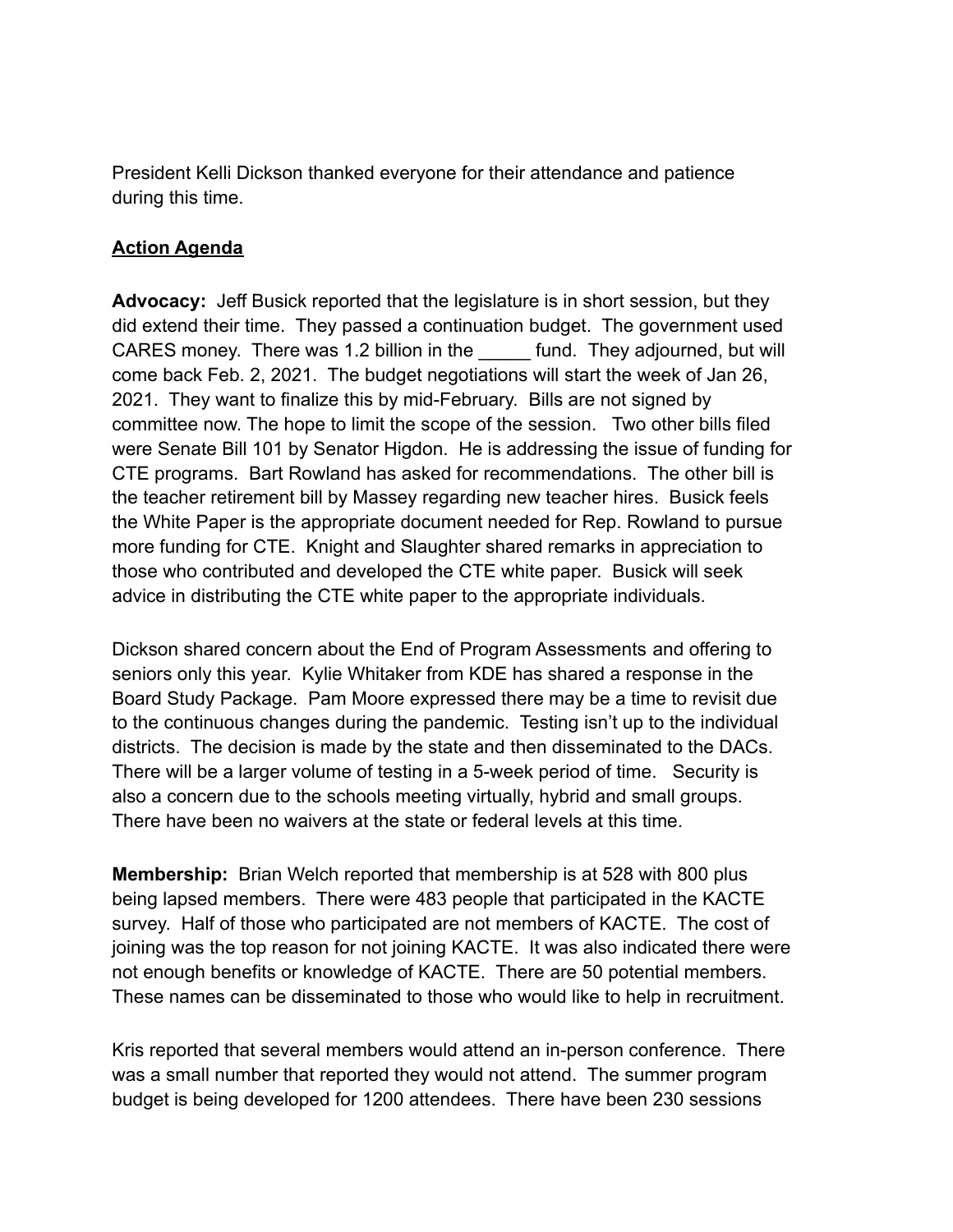submitted. There will also be virtual sessions offered.

Education Commissioner Jason Glass joined the virtual meeting and shared remarks. He has received several briefings from CTE leadership. He is very impressed with the Career and Technical Education system. Three different governance models and three different funding models are used in Kentucky. We work toward a system of authentic learning experiences that genuinely prepare students. They are relevant to all students. He welcomes emails. His email is [jason.glass@education.ky.gov](mailto:jason.glass@education.ky.gov).

# **Leadership**

JR Drummond reported that Surviving to Thriving is projected to be January 30. If there are 20 registrations, the program will take place, but there may be a need to change it to a later date. Jodi Adams expressed there is concern due to the current pandemic. The fee is to cover the food for those who may not attend. Those that attend will be refunded the \$50 deposit.

## **Constitution & Bylaws**

JR Drummond recommended that due to the pandemic we extend the duration of the KACTE officer positions to one additional year. An actual motion would need to be presented at the annual meeting.

## **Treasurer's Report**

Mark Hobbs presented the treasurer's report. We will transfer money from the investment account if we fall short with our expenses.

## **ACTE Region II Report**

ACTE Region II Representative Dexter Knight reported that Tammy Camel from Rockcastle County was an award winner at the regional level and the national level. National Policy Seminar will be held virtually Feb. 22 - Feb. 26.

Mike reported his main concern is the current financial situation and membership of KACTE.